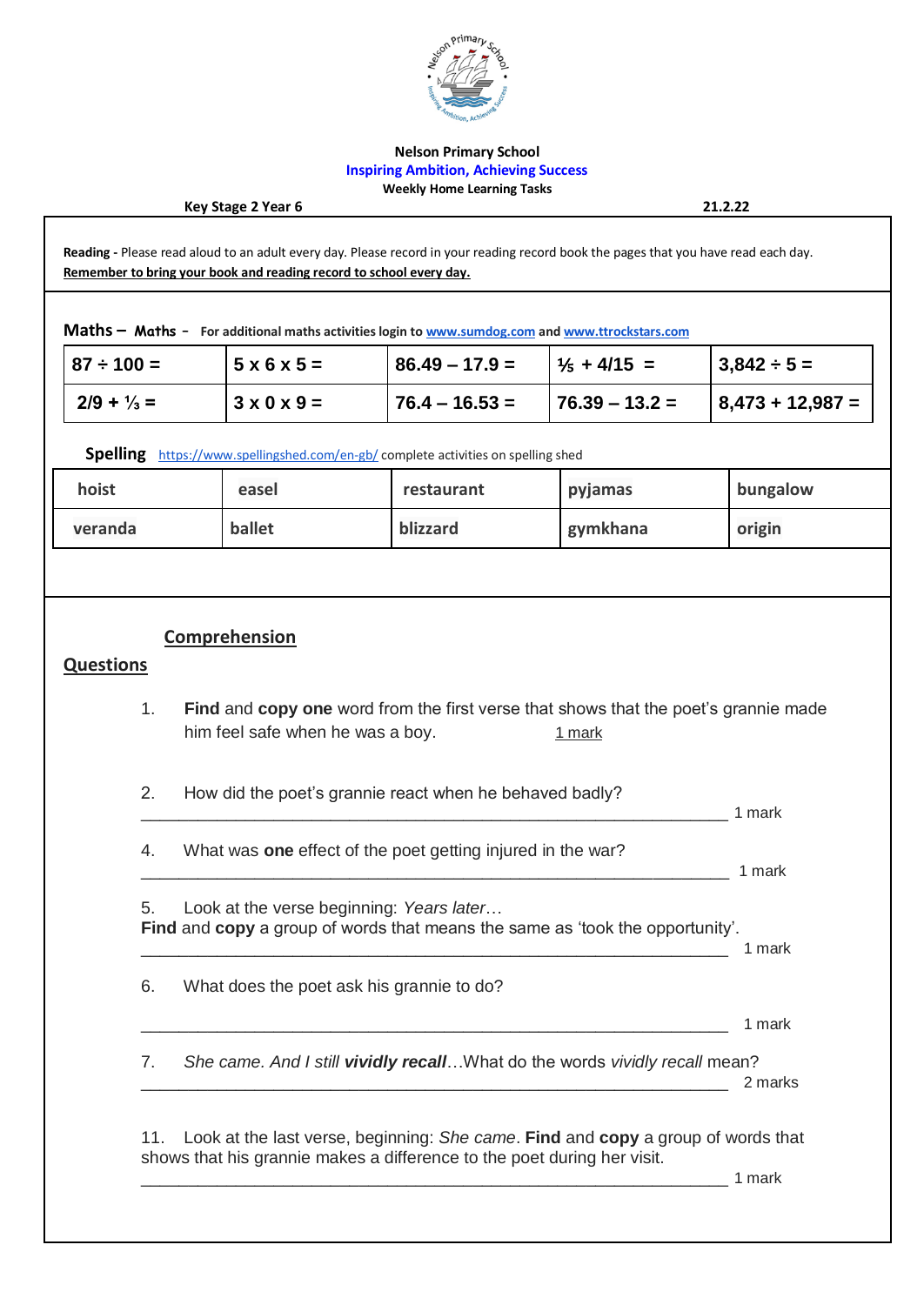

# **Grannie**

I stayed with her when I was six then went To live elsewhere when I was eight years old. For ages I remembered her faint scent Of lavender, the way she'd never scold No matter what I'd done, and most of all The way her smile seemed, somehow, to enfold My whole world like a warm, protective shawl.

I knew that I was safe when she was near, She was so tall, so wide, so large, she would Stand mountainous between me and my fear, Yet oh, so gentle, and she understood Every hope and dream I ever had. She praised me lavishly when I was good, But never punished me when I was bad.

Years later war broke out and I became A soldier and was wounded while in France. Back home in hospital, still very lame, I realised suddenly that circumstance Had brought me close to that small town where she Was living still. And so I seized the chance To write and ask if she could visit me.

She came. And I still vividly recall The shock that I received when she appeared That dark cold day. Huge grannie was so small! A tiny, frail, old lady. It was weird. She hobbled through the ward to where I lay And drew quite close and, hesitating, peered. And then she smiled: and love lit up the day.

Grammar, punctuation and spelling revision.

Please complete the following work in your grammar, punctuation and spelling revision book. It should take about 20 minutes per section. If you are stuck on anything please ask your teacher the